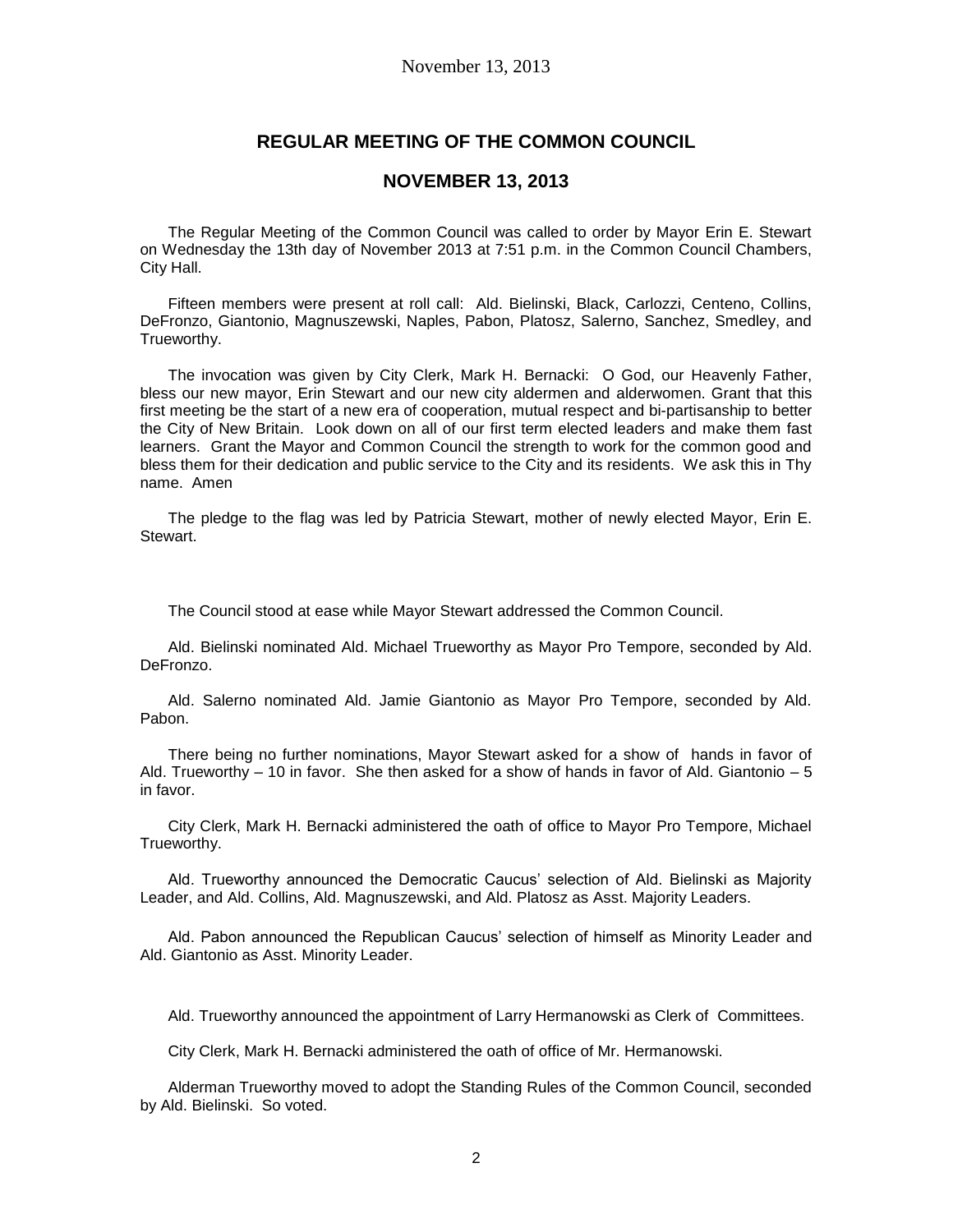# **NEW BUSINESS**

# **RESOLUTIONS**

## **32535 RE: APPOINTMENT OF COMMITTEE MEMBERS AND CHAIRPERSONS**

To Her Honor, the Mayor, and the Common Council of the City of New Britain: The undersigned beg leave to recommend the adoption of the following:

Council Subject Matter Committees

Section 2-41 of the Code of City Ordinances: Each such committee shall have up to nine (9) members.

## COMMITTEE ON ADMINISTRATION, FINANCE AND LAW

**Carlo Carlozzi, Jr. Chair** Suzanne Bielinski Tonilynn Collins David DeFronzo Michael Trueworthy **Adam Platosz** Don Naples Jamie Giantonio Robert Smedley Wilfredo Pabon

Names in bold are also members of the Claims Sub-Committee (others may be appointed as necessary via appointment of the Chairperson).

All members of the committee are also members of the Capital Equipment Reserve Sub-Committee.

All members are also members of the Bonding Sub-Committee along with two members of the Board of Finance appointed by the BOF.

### COMMITTEE ON PLANNING, ZONING AND HOUSING

Roy Centeno, Chair Emmanuel Sanchez David DeFronzo Carlo Carlozzi, Jr. Eva Magnuszewski Michael Trueworthy Don Naples Daniel Salerno Wilfredo Pabon

All 15 members of the Common Council are members of the Zoning Sub-Committee and will be notified of meetings where zoning matters will be discussed.

### CONSOLIDATED COMMITTEE

Shirley Black, Chair Roy Centeno Emmanuel Sanchez, Chair Suzanne Bielinski Adam Platosz Jamie Giantonio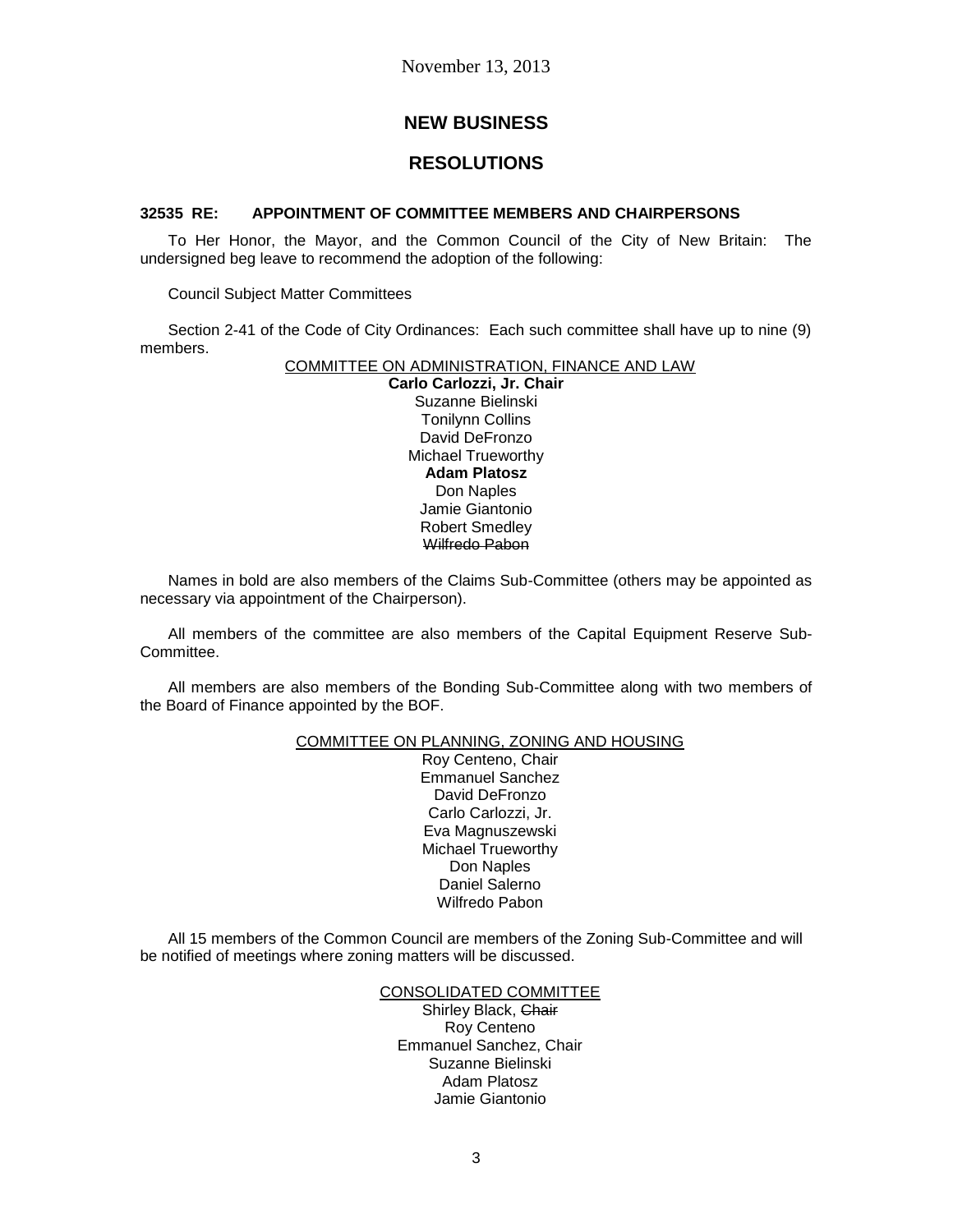Daniel Salerno Robert Smedley Tonilynn Collins

Ad Hoc Council Committees

**------------------------------** Audit

Adam Platosz Tonilynn Collins Michael Trueworthy, Chair

School Building Committee No current building projects. Must be appointed upon construction authorization.

> Telecommunications Suzanne Bielinski Adam Platosz

License Adam Platosz, Chair Shirley Black Emmanuel Sanchez

Police Building Committee Roy Centeno Suzanne Bielinski

Alderman Michael Trueworthy

Ald. Trueworthy moved to accept and adopt, seconded by Ald. Bielinski. Ald. Bielinski moved to amend by deleting the word "Chair" following Shirley Black's name, seconded by Ald. DeFronzo. Amendment carried. Ald. Giantonio moved to further amend by removing the name "Wilfredo Pabon" from the Committee on Administration, Finance and Law, seconded by Ald. Trueworthy. Amendment carried. RESOLUTION AS AMENDED TWICE CARRIED BY VOICE VOTE. Approved November 15, 2013 by Mayor Erin E. Stewart.

#### **32536 RE: APPOINTMENT OF LIAISON POSITIONS**

To Her Honor, the Mayor, and the Common Council of the City of New Britain: The undersigned beg leave to recommend the adoption of the following:

Be It Resolved; that the following members of the Common Council of the City of New Britain are hereby appointed liaisons to the Boards and Commissions as follows:

### COUNCIL APPOINTMENTS

#### Liaisons to Boards and Commissions

Board of Education Roy Centeno Emmanuel Sanchez Jamie Giantonio Wilfredo Pabon

Building Commission Wilfredo Pabon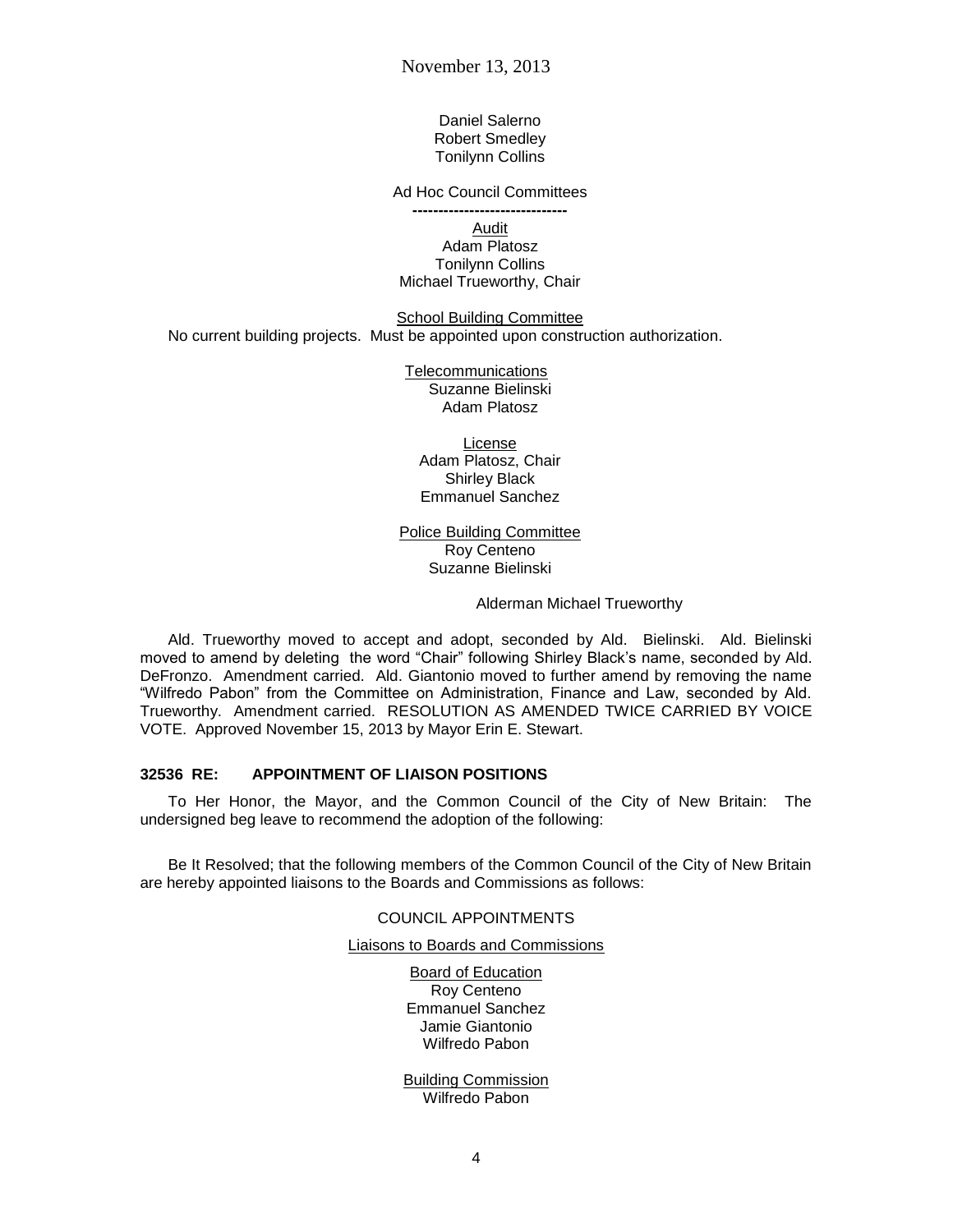City Plan Carlo Carlozzi, Jr. Daniel Salerno

Civil Service Suzanne Bielinski

Finance Adam Platosz Daniel Salerno

#### Police Carlo Carlozzi, Jr. Roy Centeno Emmanuel Sanchez Suzanne Bielinski Wilfredo Pabon Robert Smedley

**Fire** Roy Centeno Suzanne Bielinski Jamie Giantonio

Parks and Recreation Shirley Black Jamie Giantonio David DeFronzo Eva Magnuszewski Daniel Salerno

Municipal Development Emmanuel Sanchez Carlo Carlozzi, Jr.

> **Water** Adam Platosz

Mattabassett District Adam Platosz Michael Trueworthy

> **Senior Citizens** Shirley Black Adam Platosz

Public Works Emmanuel Sanchez Carlo Carlozzi, Jr. Eva Magnuszewski

Commission on Persons with Disabilities Adam Platosz

> Health Adam Platosz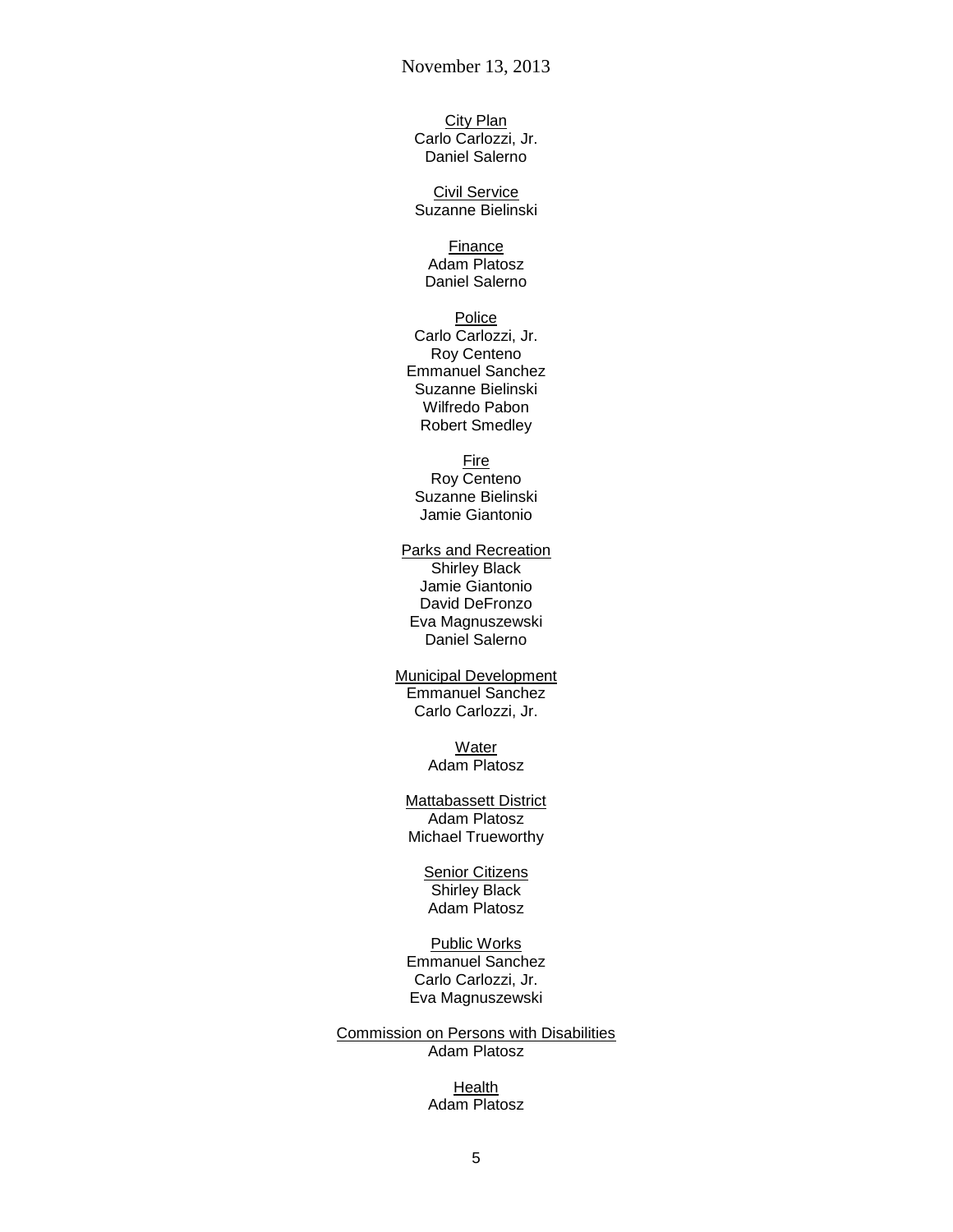Human Rights Tonilynn Collins

Department of Property Management Michael Trueworthy

> Youth Services Roy Centeno Emmanuel Sanchez

Emergency Medical Services Suzanne Bielinski

> **Housing Authority** Tonilynn Collins Emmanuel Sanchez Roy Centeno

Library/New Britain Institute Tonilynn Collins

**Hospital of Central Connecticut** Eva Magnuszewski Emmanuel Sanchez

New Britain Chamber of Commerce Carlo Carlozzi, Jr. Eva Magnuszewski

> **CCSU** Eva Magnuszewski Michael Trueworthy

Parking Commission Tonilynn Collins

Veterans Commission Adam Platosz Michael Trueworthy Don Naples

Humane Commission Eva Magnuszewski

Fair Rent Commission Emmanuel Sanchez

> Arts Don Naples Adam Platosz

Homeless Commission Tonilynn Collins

Alderman Michael Trueworthy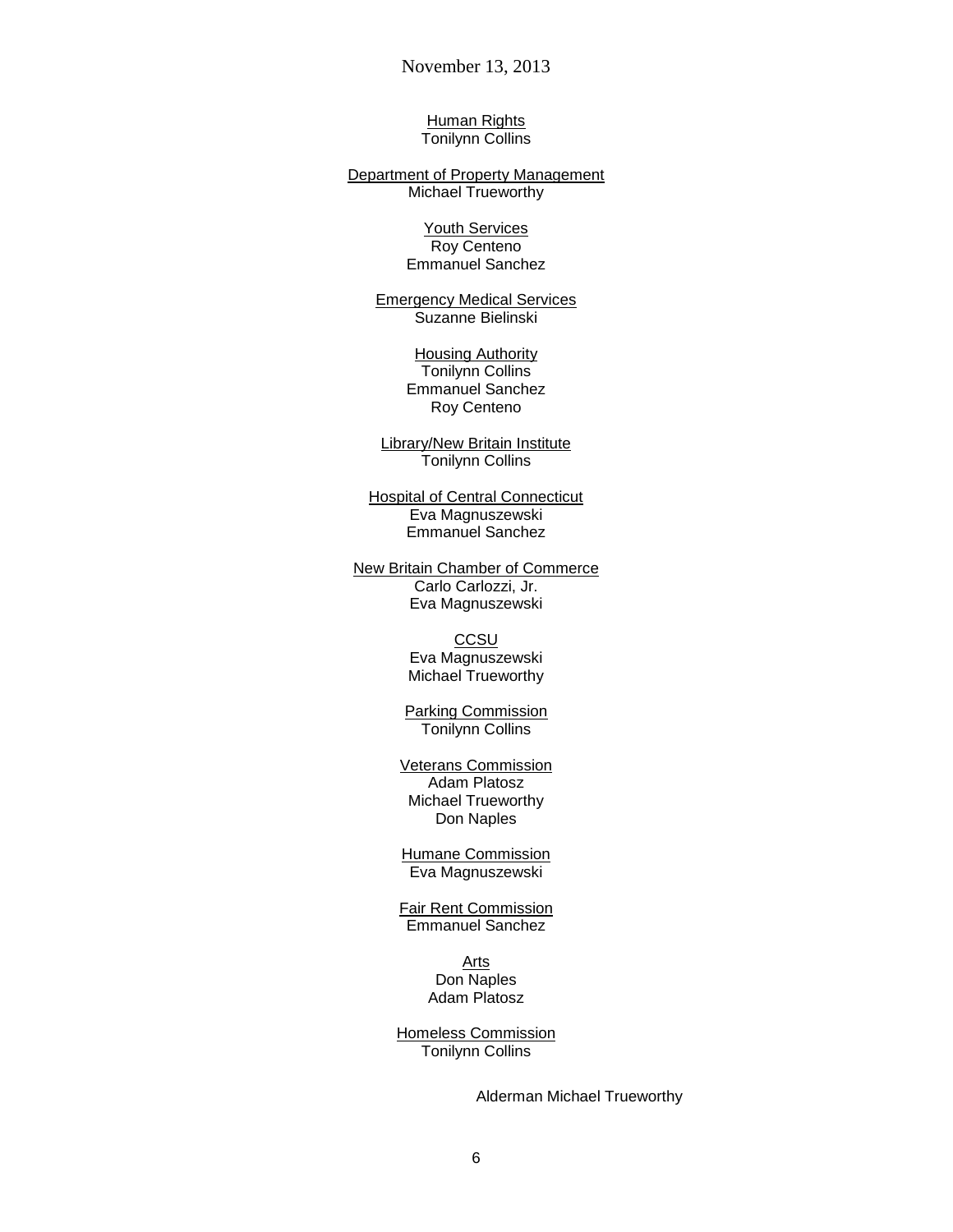Ald. Trueworthy moved to accept and adopt, seconded by Ald. Bielinski. So voted. Approved November 15, 2013 by Mayor Erin E. Stewart.

Ald. Bielinski moved to amend the agenda by withdrawing item 2, and by substituting 32553(6), seconded by Ald. Trueworthy. Roll call vote – all members voted in favor.

# **PETITIONS**

- **32549 ALD. COLLINS FOR INSTALLATION OF "NO PARKING SIGNS THIS SIDE OF STREET DURING THE HOURS OF 8 PM TO 7AM" ON THE ODD NUMBERED SIDE OF ELLIS STREET BETWEEN 700-772. REFERRED TO THE BOARD OF POLICE COMMISSIONERS AND DEPT. OF PUBLIC WORKS.**
- **32555 ALD. SALERNO FOR INVESTIGATING TRAFFIC CONDITIONS IN THE AREA OF SKIPPER STREET AND SCARLETT DRIVE INTERSECTION TO DETERMINE IF GUARDRAIL INSTALLATION IS NEEDED. REFERRED TO THE BOARD OF POLICE COMMISSIONERS AND DEPT. OF PUBLIC WORKS.**

Ald. Bielinski moved to adopt the Consent Agenda, seconded by Ald. Trueworthy. Roll call vote – all members voted in favor. Approved Nov.15, 2013 by Erin E. Stewart, Mayor.

# **CONSENT AGENDA**

## **CITY CLERK**

### **32537 RE: CLAIMS FOR INJURIES AND/OR PROPERTY DAMAGE**

To Her Honor, the Mayor, and the Common Council of the City of New Britain: the undersigned beg leave to report the following:

#### CLAIMANTS NAME

- Acevedo, Margarita for Crystal Perez, a minor by Atty. Richard L. Zayas
- Boucher, Kelly
- Dionne, Gary K.
- Progressive Casualty Insurance Co. a/s/o Jacek Peszko

Peter J. Denuzze City Clerk

# **PURCHASING DEPARTMET**

#### **32538 RE: ON-CALL ENGINEERING SERVICES - PHASE II CLOSURE OF THE NEW BRITAIN BULKY WASTE LANDFILL ON DEMING ROAD**

To Her Honor, the Mayor, and the Common Council of the City of New Britain: the undersigned beg leave to report the following: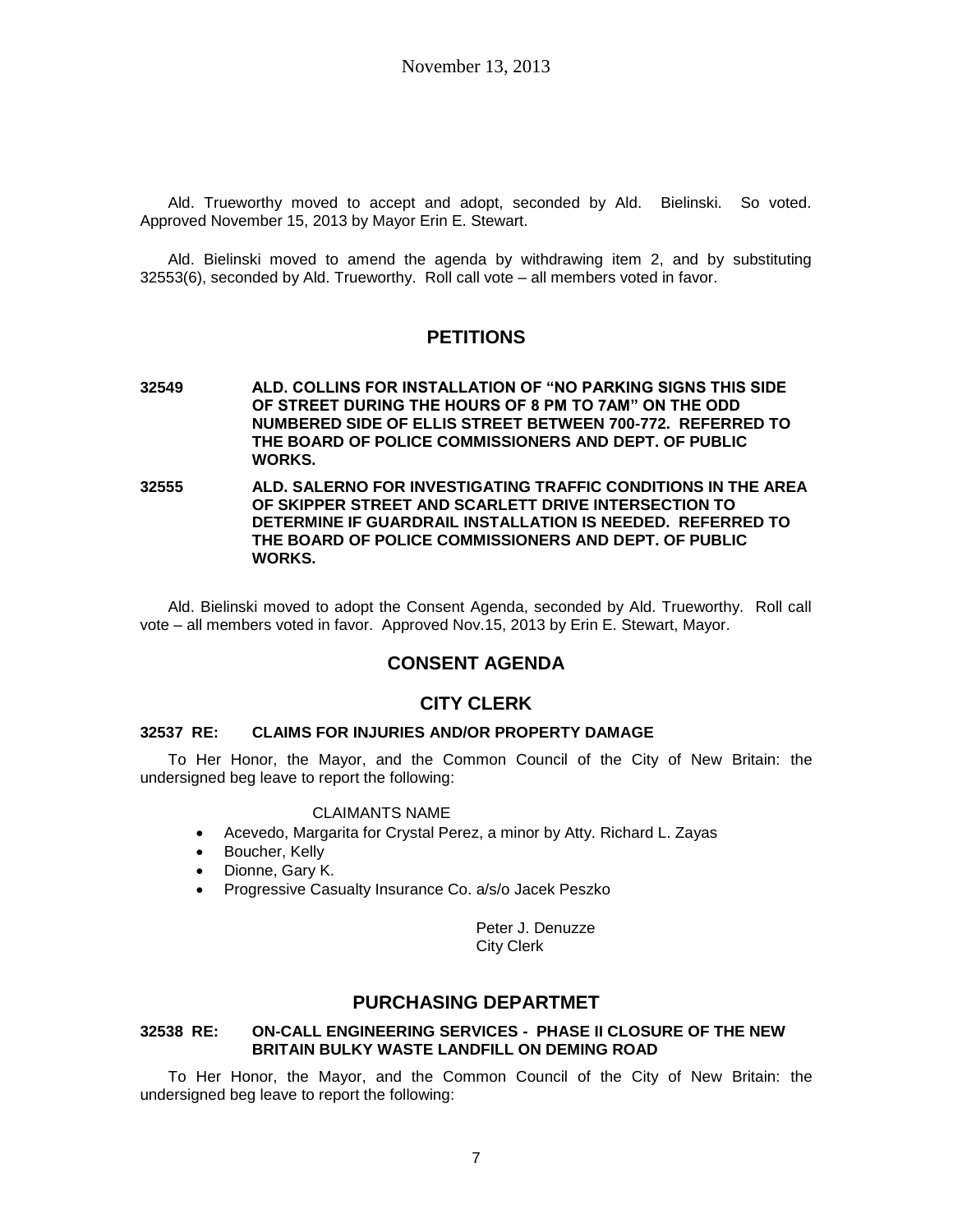The following on-call engineering project has been requisitioned following the award by the Common Council for on-call engineering contracts, Bid #3620, approved at its Regular Meeting of October 26, 2011.

| Project Name: | Phase II Closure of the New Britain Bulky Waste Landfill on |
|---------------|-------------------------------------------------------------|
|               | Deming Road                                                 |
| Vendor:       | Fuss & O'Neill                                              |
| Amount:       | \$49,600.00                                                 |
| Line Items:   | 0082950302-5331, Street Infrastructure Rehabilitation,      |
|               | <b>Professional Services</b>                                |
| Requested By: | <b>Public Works Department</b>                              |

Scope: In response to a Connecticut DEEP consent order to close the New Britain landfill by December 2014, Fuss & O'Neill will conduct an existing conductions survey of the Bulky Waster Landfill. The survey will include topographic and planimetric features that Fuss & O'Neill will use to prepare site plans and bid documents based on the requirements of the Connecticut DEEP. Once a draft of the site plans and bid documents are created, Fuss & O'Neill will present them to the Public Works Department to review and obtain their approval. Once approved by the Public Works Department, they will meet with Connecticut DEEP and present them the site plans and bid documents for their approval. Upon approval of the Connecticut DEEP, Fuss & O'Neill will obtain the required permits from the State of Connecticut so the project can be put out to bid. They will attend any meeting that may be held to answer questions about the project during the bidding process. Once the bids are received, Fuss & O'Neil will review the bids submitted to ensure compliance with the bid specifications. Once the project has been awarded, Fuss & O'Neil will conduct meetings with the contractor awarded the bid in addition to on-site visits, to assure that the project meets specifications and the work is being conducted correctly. Once the work is completed they will prepare a required Closer Submittal Report for submittal to the Connecticut DEEP.

Resolved: That the Purchasing Agent is hereby authorized to issue a Purchase Order for \$49,600.00 to Fuss & O'Neil to provide On-Call Engineering Services for the Phase II Closer of the Bulky Waste Landfill for the Public Works Department.

> Jack Pieper Purchasing Agent

## **32539 RE: SNOW BLOWERS FOR THE NEW BRITAIN PUBLIC WORKS**

To Her Honor, the Mayor, and the Common Council of the City of New Britain: the undersigned beg leave to report the following:

In accordance with City Code of Ordinances, Chapter 2, Article VIII, Division 1, Section 2-531 a purchase order was requested by the New Britain Public Works Department for the purchase of a new Snow Blower.

| Supplier                  | Item              | <u>Qty</u> | Unit Price   | <b>Total Price</b> |
|---------------------------|-------------------|------------|--------------|--------------------|
| <b>Equipment Services</b> | Tenco Snow Blower |            | \$107.052.00 | \$214,104.00       |
| Hartford, CT.             |                   |            |              |                    |

The New Britain Public Works Department has requested the purchase of two (2) new Snow Blowers that will be installed on two (2) of the Public Work's Pay Loaders. The Snow Blowers will be utilized during the winter to clear snow and drifts from City streets and parking lots to make them safe and accessible after heavy snow storms or blizzards. The Tenco Snow Blower can blow more snow per hour, cast the snow further and is larger than other snow blowers of its type. The Tenco Snow Blower meets the Public Work's requirements and is utilized by other Cities within the State of Connecticut. Equipment Services of Hartford CT is the sole source dealer for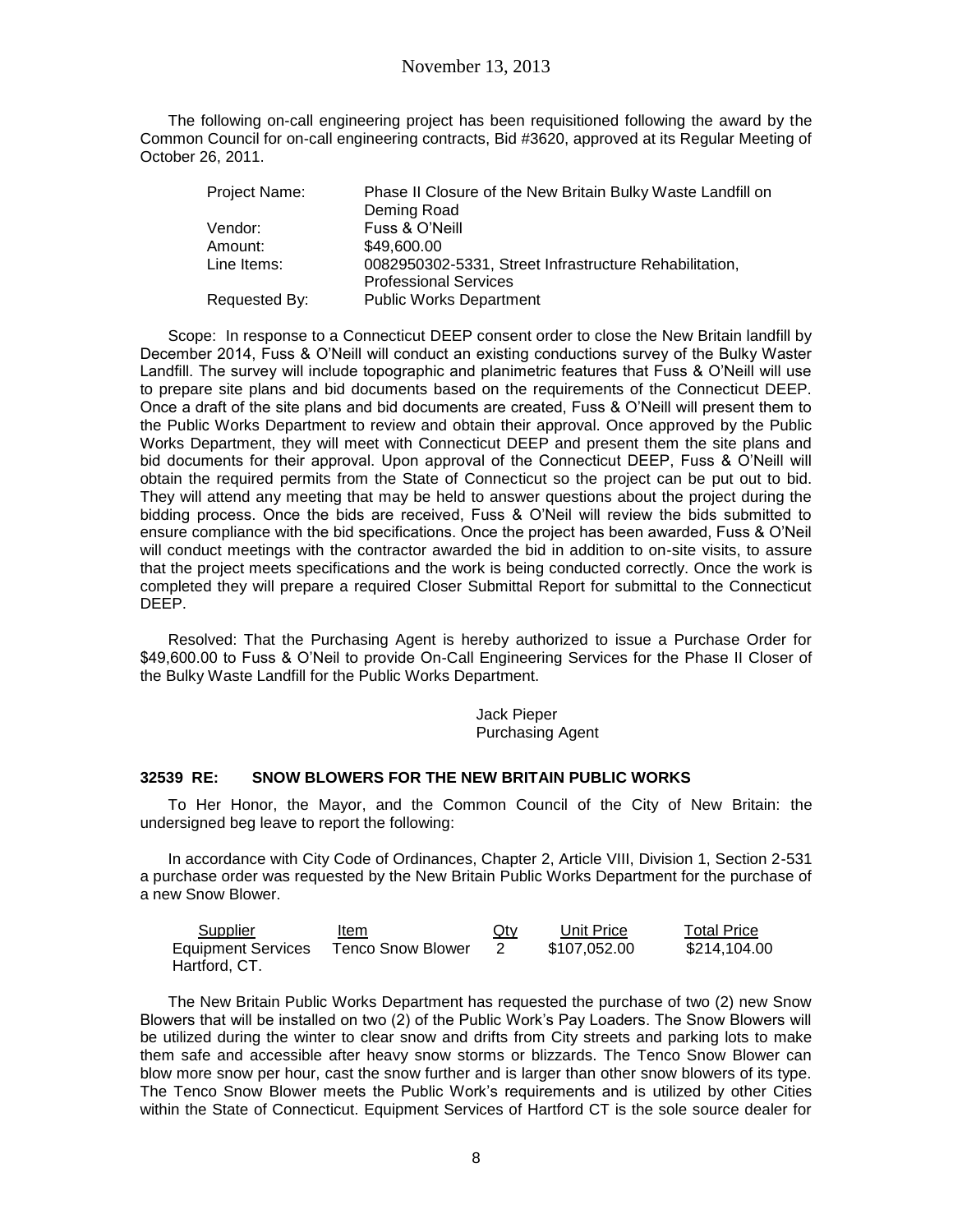sales, parts and services in Connecticut and Rhode Island for the Tenco Company who manufactures this Snow Blower. This fact has been verified by the Purchasing Agent who has been in direct phone contact with Tenco and has confirming documentation. Bid solicitation for the purchase of the two (2) new Tenco Snow Blowers would not be beneficial to the City. Funding for this purchase was approved by the Common Council at their June 27, 2013 meeting, Resolution #32387-1 Appropriation and Bond Authorization for the purchase of various Capital Equipment and is available in the Public Works Department's account, JL#0041500114-57026 Snow Blower Attachments for Pay Loaders.

RESOLVED: The Purchasing Agent is hereby authorized to issue a purchase order for \$214,104.00 to Equipment Services of Hartford, CT for the purchase of two (2) Tenco Snow Blowers for the New Britain Public Works Department.

> Jack Pieper Purchasing Agent

### **32540 RE: #2 FUEL OIL FOR THE PUBLIC WORKS DEPARTMENT – PROPERTY MANAGEMENT DIVISION**

To Her Honor, the Mayor, and the Common Council of the City of New Britain: the undersigned beg leave to report the following:

Public Bid No. 3750 was solicited and received in accordance with the Purchasing Ordinances of the City of New Britain for the Purchase of #2 Fuel Oil for heating of various City Buildings during the 2013-2014 winter season for the Public Works Department, Property Management Division. Funding is available for this purchase from the Property Management Division's account, 001316004-5621, Outside Grounds, Heat and Gas.

Invitations to bid were solicited and the bid was duly advertised in the New Britain Herald Newspaper, the City and State of Connecticut's Department of Administration Services websites and mailed to twenty-two (22) Fuel Oil Companies. The Purchasing Agent did not receive any letters from the Fuel Oil Companies on the mailing list who indicated they could not respond to the bid request. Responses were stated as a differential price per gallon above the low New Haven Harbor Pricing per gallon that will be posted in the Journal of Commerce at the time of delivery and at a fixed price per gallon for the term of the contract. The responses received are on file in the Town Clerks Office.

The bid was reviewed for conformance to specifications by the Director of Property Management and the Purchasing Agent. Most City buildings utilize natural gas for heating. The #2 Fuel Oil is utilized as a back up should there be a disruption of the delivery of natural gas. Because of the volatility of the energy market and the increase of the cost of #2 Fuel Oil, the Director of Property Management is recommending that the Bid be awarded at a fixed price to Santa Buckley Energy of Bridgeport, CT who submitted the lowest fixed price of \$3.0137 per gallon.

RESOLVED: That the Purchasing Agent is hereby authorized to issue a purchase order and enter into a contract with Santa Buckley Energy of Bridgeport, CT for #2 Fuel Oil at a fixed rate of \$3.0137 per gallon for a period from December 14, 2013 to December 13, 2014 per the pricing, terms and specifications of Public Bid No. 3750.

> Jack Pieper Purchasing Agent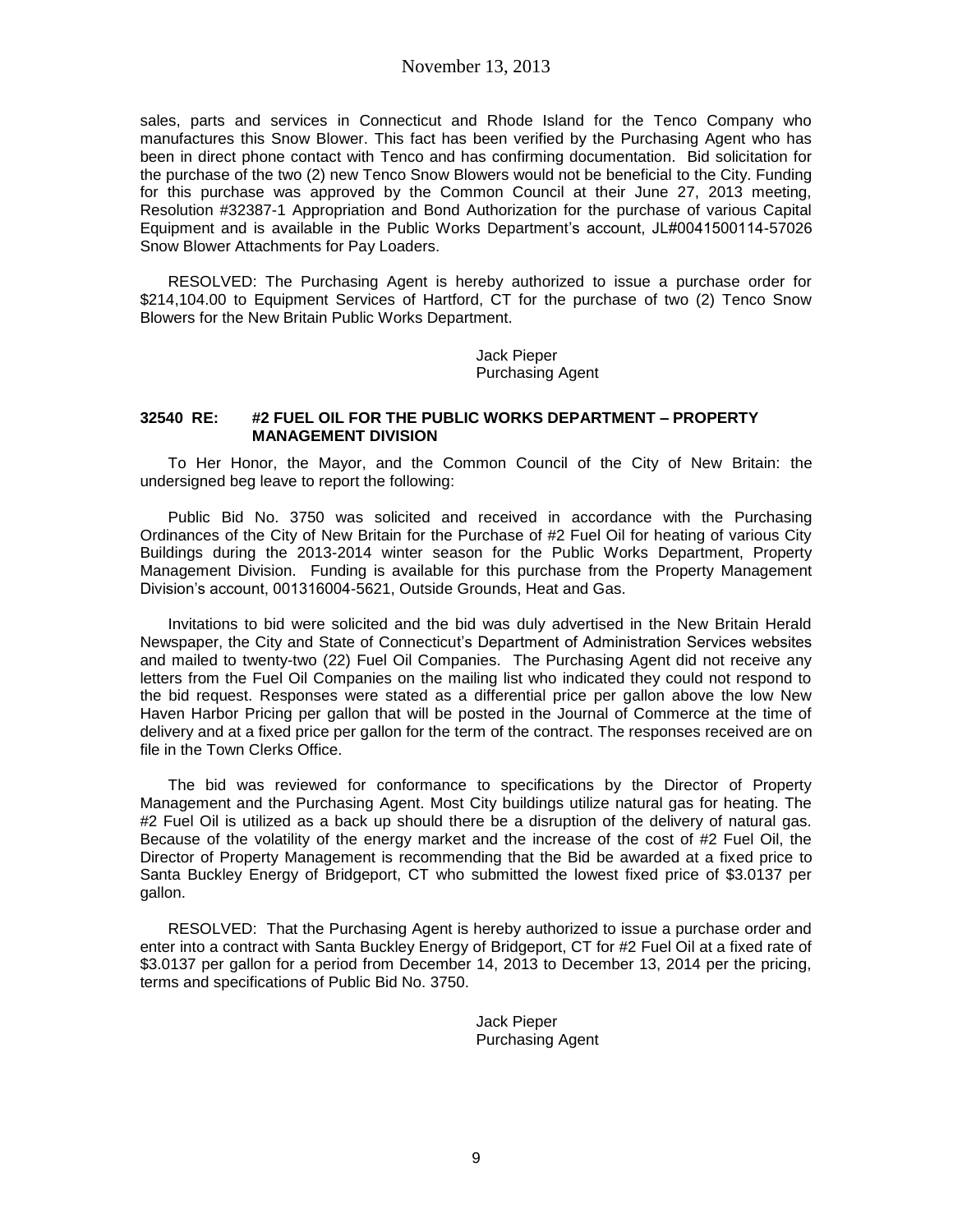#### **32541 RE: COOPERATIVE PURCHASING- NEW JOHN DEER GATOR UTILITY TRUCKSTER FOR THE PUBLIC WORKS DEPARTMENT, PARKS AND RECREATION DIVISION**

To Her Honor, the Mayor, and the Common Council of the City of New Britain: the undersigned beg leave to report the following:

In accordance with City Code of Ordinances, Chapter 2, Article VIII, Division 1, Section 2-538 (a), a purchase order was requested for the following under the State of Connecticut's Cooperative Purchasing Plan for the Public Works Department, Park and Recreation Division.

| Supplier                          | Item                              | Price       |
|-----------------------------------|-----------------------------------|-------------|
| Farmington Valley Equipment, Inc. | John Deere                        | \$12.155.35 |
| Farmington, CT.                   | <b>Gator TX Utility Truckster</b> |             |

The Public Works Department, Parks and Recreation Division requested the purchase of one (1) new John Deere Gator TX Utility Truckster utilizing the State of Connecticut's Contract Award #10PSX0307. The new Utility Truckster will replace an existing Utility Truckster that was purchased in 1988. Parts are becoming hard to find to make needed repairs to it. The funding for this purchase was approved by the Common Council at their October 13, 2010 meeting, Resolution # 31127-2, Appropriation and Bond Authorization for the purchase of various Capital Equipment and is available in the Public Works Department, Park and Recreation Division's account number, JL#004038101-5742, Utility Trucksters.

RESOLVED: That the Purchasing Agent is hereby authorized to issue a purchase order for \$12,155.35 to Farmington Valley Equipment, Inc of Farmington, CT for the purchase of a new John Deer Gator TX Utility Truckster for the Public Works Department, Parks and Recreation Division utilizing the State of Connecticut's Cooperative Purchasing Plan, Contract Award #10PSX0307.

### Jack Pieper Purchasing Agent

#### **32542 RE: COOPERATIVE PURCHASING, PATROL VEHICLES FOR THE NEW BRITAIN POLICE DEPARTMENT**

To Her Honor, the Mayor, and the Common Council of the City of New Britain: the undersigned beg leave to report the following:

In accordance with City Code of Ordinances, Chapter 2, Article VIII, Division 1, Section 2-538 (a), a purchase order was requested by the New Britain Police Department for the following under the State of Connecticut's Cooperative Plan:

| Supplier         | Item             | <b>QTY</b> | Each        | <b>Total Price</b> |
|------------------|------------------|------------|-------------|--------------------|
| Crowley Ford LLC | 2014 Ford Taurus |            | \$20.992.50 | \$41.985.00        |
| Plainville, CT.  | SE Sedans        |            |             |                    |

The New Britain Police Department has requested a purchase order for the purchase of two (2) 2014 Ford Taurus SE Sedans under the State of Connecticut's Contract Award #10PSX0239. These unmarked vehicles will replace unmarked vehicles that have excessive mileage and have reached the point that further maintenance cannot ensure the safety of the officers that operate them. Funding for this purchase was approved by the Common Council at their June 27, 2013 meeting, Resolution #32387-1 Appropriation and Bond Authorization for the purchase of various Capital Equipment and is available in the Police Department's account, JL#0041100214-56110 Unmarked Detective Vehicles.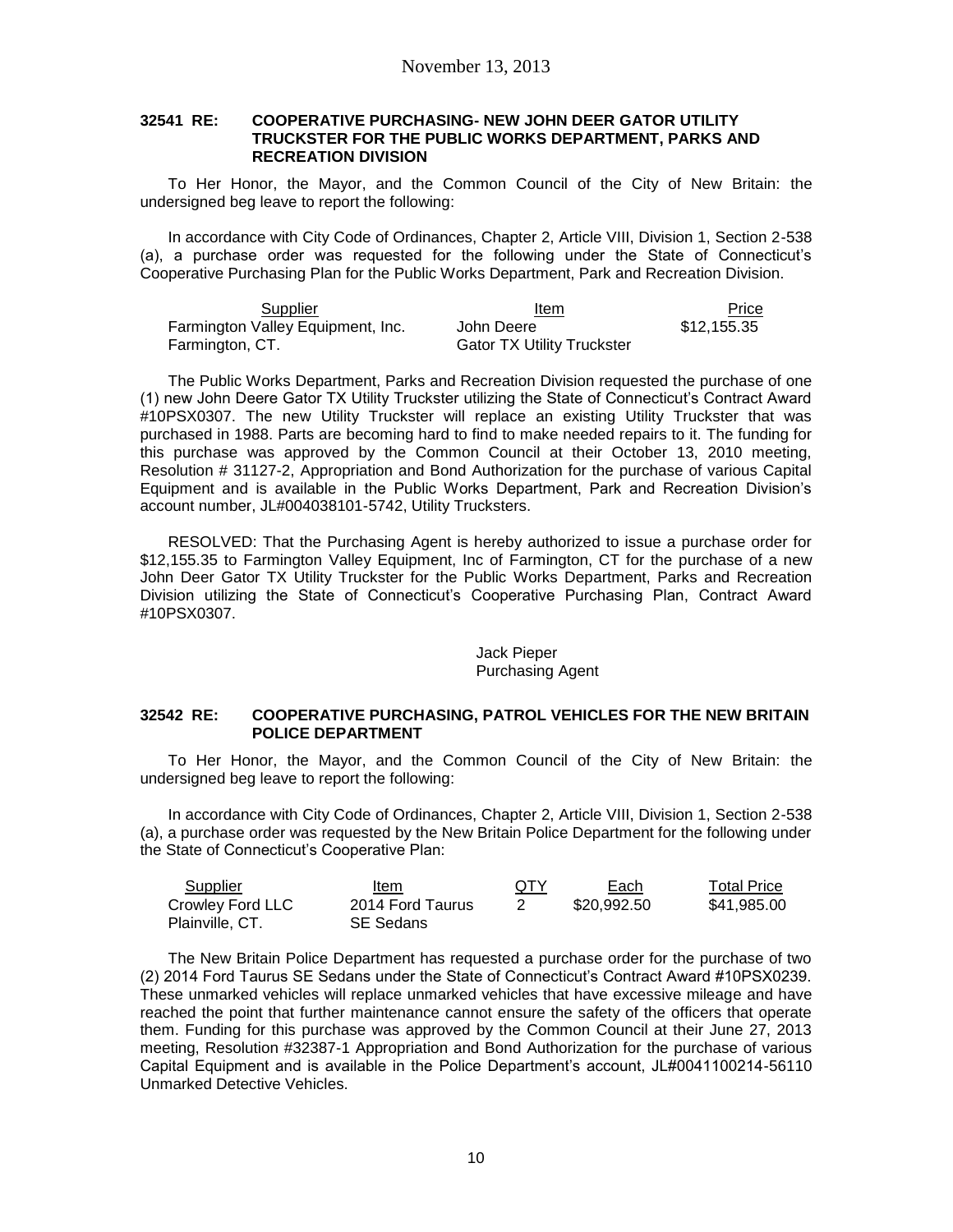RESOLVED: That the Purchasing Agent is hereby authorized to issue a purchase order for \$41,985.00 to Crowley Ford LLC, of Plainville, CT, for the purchase of two (2) 2014 Ford SE Sedans for the New Britain Police Department utilizing the State of Connecticut's Contract Award #10PSX0239.

> Jack Pieper Purchasing Agent

#### **32543 RE: COOPERATIVE PURCHASING - PATROL VEHICLES FOR THE NEW BRITAIN POLICE DEPT.**

To Her Honor, the Mayor, and the Common Council of the City of New Britain: the undersigned beg leave to report the following:

In accordance with City Code of Ordinances, Chapter 2, Article VIII, Division 1, Section 2-538 (a), a purchase order was requested by the New Britain Police Department for the following under the State of Connecticut's Cooperative Plan:

| Supplier               | Item                                               | QTY | Each               | Price        |
|------------------------|----------------------------------------------------|-----|--------------------|--------------|
| MHQ<br>Middletown, CT. | 2014 Ford Utility Patrol<br>Interceptors AWD       | 8   | \$36,698.04        | \$293,584.32 |
|                        | 2014 Ford Utility Supervisors'<br>Interceptors AWD |     | \$34,725.24        | \$69,450.48  |
|                        |                                                    |     | <b>Total Price</b> | \$363,034.80 |

The New Britain Police Department requested a purchase order for the purchase of eight (8) 2014 Ford Utility Patrol Interceptors AWD and two (2) 2014 Ford Utility Supervisors' Interceptors AWD, under the State of Connecticut's Contract Award #12PSX0194. These patrol vehicles will replace both supervisor and patrol vehicles that have reached the point that further maintenance cannot ensure the safety of the officers that operate them. Funding for this purchase was approved by the Common Council at their June 27, 2013 meeting, Resolution #32387-1 Appropriation and Bond Authorization for the purchase of various Capital Equipment and is available in the Police Department's accounts, JL#0041100214-56129, Marked Patrol Cars and JL#004110214-56109, Marked Supervisor Vehicles.

RESOLVED: That the Purchasing Agent is hereby authorized to issue a purchase order for \$363,034.80 to MHQ, Middletown, CT, for the purchase of eight (8) 2014 Ford Utility Patrol Interceptors AWD and two (2) Ford Utility Supervisor Interceptors AWD for the New Britain Police Department utilizing the State of Connecticut's Contract Award #12PSX0194.

## Jack Pieper Purchasing Agent

#### **32544 RE: ON-CALL ENGINEERING SERVICES - MISCELLANEOUS PARK PROJECTS**

To Her Honor, the Mayor, and the Common Council of the City of New Britain: the undersigned beg leave to report the following:

The following on-call engineering project has been requisitioned following the award by the Common Council for on-call engineering contracts, Bid #3620, approved at its Regular Meeting of October 26, 2011

| Project Name: | Miscellaneous Park Projects |
|---------------|-----------------------------|
| Vendor:       | To Design, LLC              |
| Amount:       | \$46,600.00                 |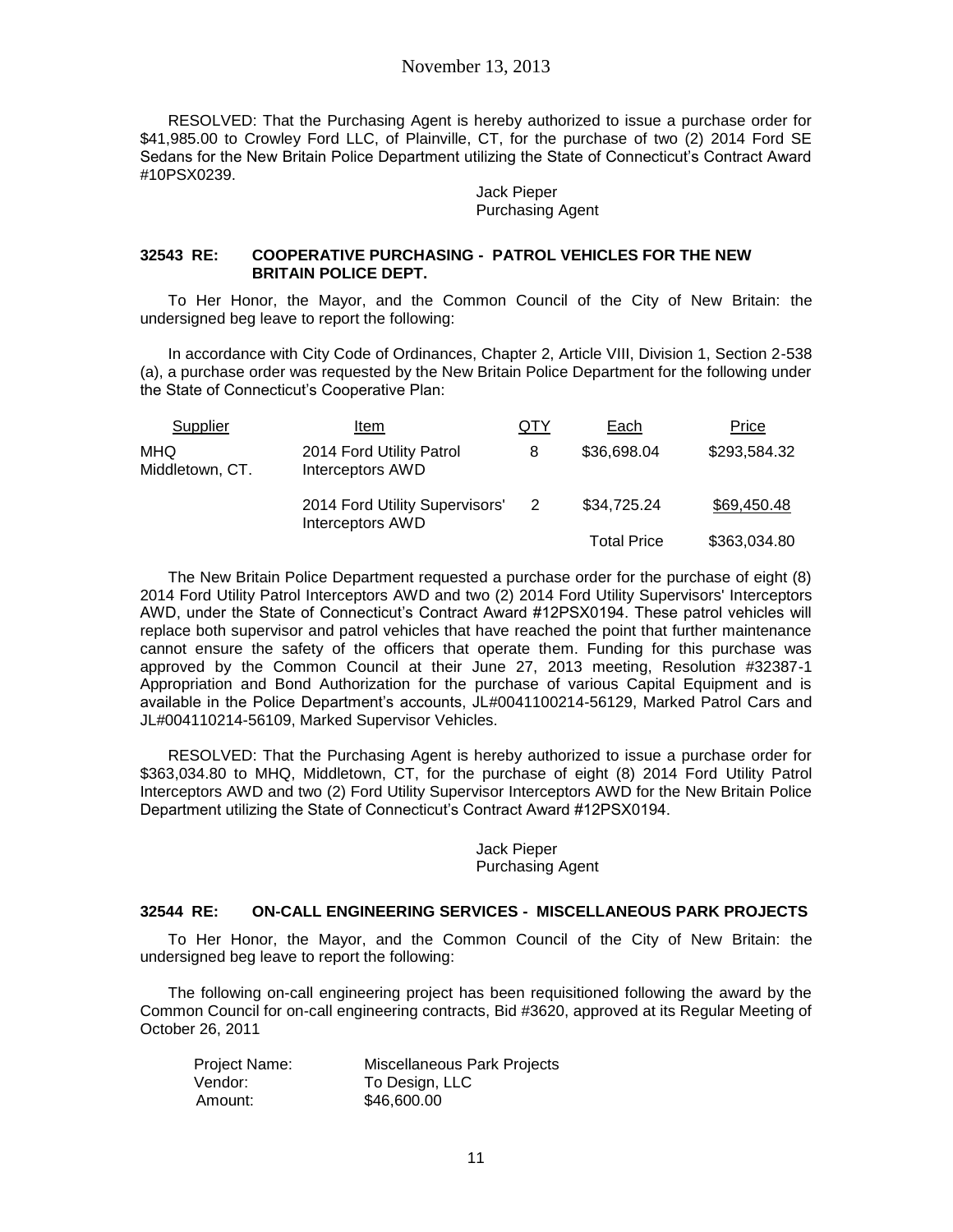| Line Items:   | 00833237802-5331 War Memorial Repairs, Professional      |
|---------------|----------------------------------------------------------|
|               | Services, 0083238602-5331, Stanley Quarter Park Baseball |
|               | Diamond, Professional Services and 0083237601-5331, City |
|               | Wide Park Improvements, Professional Services.           |
| Requested By: | Public Works Department, Park and Recreation Division    |

Scope: To Design, LLC will provide engineering services for the cleaning and concrete repairs of monuments at Walnut Hill Park, Spanish War Memorial, Campbell Square and Kulper Park. They will also provide engineering services for the installation of lights, field expansion and repair or replacement of the back stop at Stanley Quarter Park Ball Field #1 along with the replacement and upgrading of the exercise trail around the pond at Stanley Quarter Park. To Design, LLC will conduct on-site inspection of the Parks. This will enable them to prepare schematic plans depicting the proposed repairs, renovations or improvements and their costs. They will then have a review meeting with the Park and Recreation Division to discuss their site inspection results. To Design, LLC will then develop specifications and engineering prints for these projects so they can be put out to bid. They will attend any meetings that may be held and will answer any questions during the bidding process. Once the bids are received, To Design, LLC will review the bids submitted to ensure compliance with the bid specifications. Once the projects have been awarded, To Design, LLC. will conduct, meetings with the contractors awarded the bids in addition to on-site visits, to assure that the projects meet specifications.

RESOLVED: That the Purchasing Agent be and is hereby authorized to issue a Purchase Order for \$46,600.00 to To Design, LLC to provide On-Call Engineering Services for Miscellaneous Park Projects for the Public Works Department, Park and Recreation Division.

> Jack Pieper Purchasing Agent

#### **32546 RE: COOPERATIVE PURCHASING - DUMP TRUCK FOR THE DEPT. OF PUBLIC WORKS**

To Her Honor, the Mayor, and the Common Council of the City of New Britain: the undersigned beg leave to report the following:

In accordance with City Code of Ordinances, Chapter 2, Article VIII, Division 1, Section 2-538 (a), purchase orders were requested for the following under the State of Connecticut's Cooperative Purchasing Plan for the New Britain Public Works Department:

| Supplier          | Item                         | Qty | <b>Total Price</b> |
|-------------------|------------------------------|-----|--------------------|
| Interstate Ford   | 2014 Ford F550 4x4, 6 Wheel  |     | \$82,449.00        |
| Truck Sales, Inc. | Dump Truck with a Snow Plow  |     |                    |
| Hartford, CT.     | and a Sand and Salt Spreader |     |                    |

The New Britain Public Works Department requested the purchase of a new 2014 Ford F550 4x4 6 Wheel Dump Truck with a Snow Plow and Sand and Salt Spreader utilizing the State of Connecticut's Contract Award #UC-05-B944690-3. This new Dump Truck will replace an existing one that is now out of service because it needs mechanical repairs and has rotted frame rails. The new replacement Dump Truck is needed so it will be available to plow and sand City streets this winter. Funding for this purchase was approved by the Common Council at their October 13, 2010 meeting, Resolution #31127-2 Appropriation and Bond Authorization for the purchase of various Capital Equipment and is available in the Public Works Department, Parks and Recreation Division's account, JL#0041900111-56021, Lowboy with Plow and Sander.

RESOLVED: That the Purchasing Agent is hereby authorized to issue a purchase order for \$82,449.00 to Interstate Ford Truck Sales, Inc of Hartford, CT for the purchase of one (1) 2014 Ford F550, 4x4, 6 Wheel Dump Truck with a Snow Plow and a Salt Spreader for the New Britain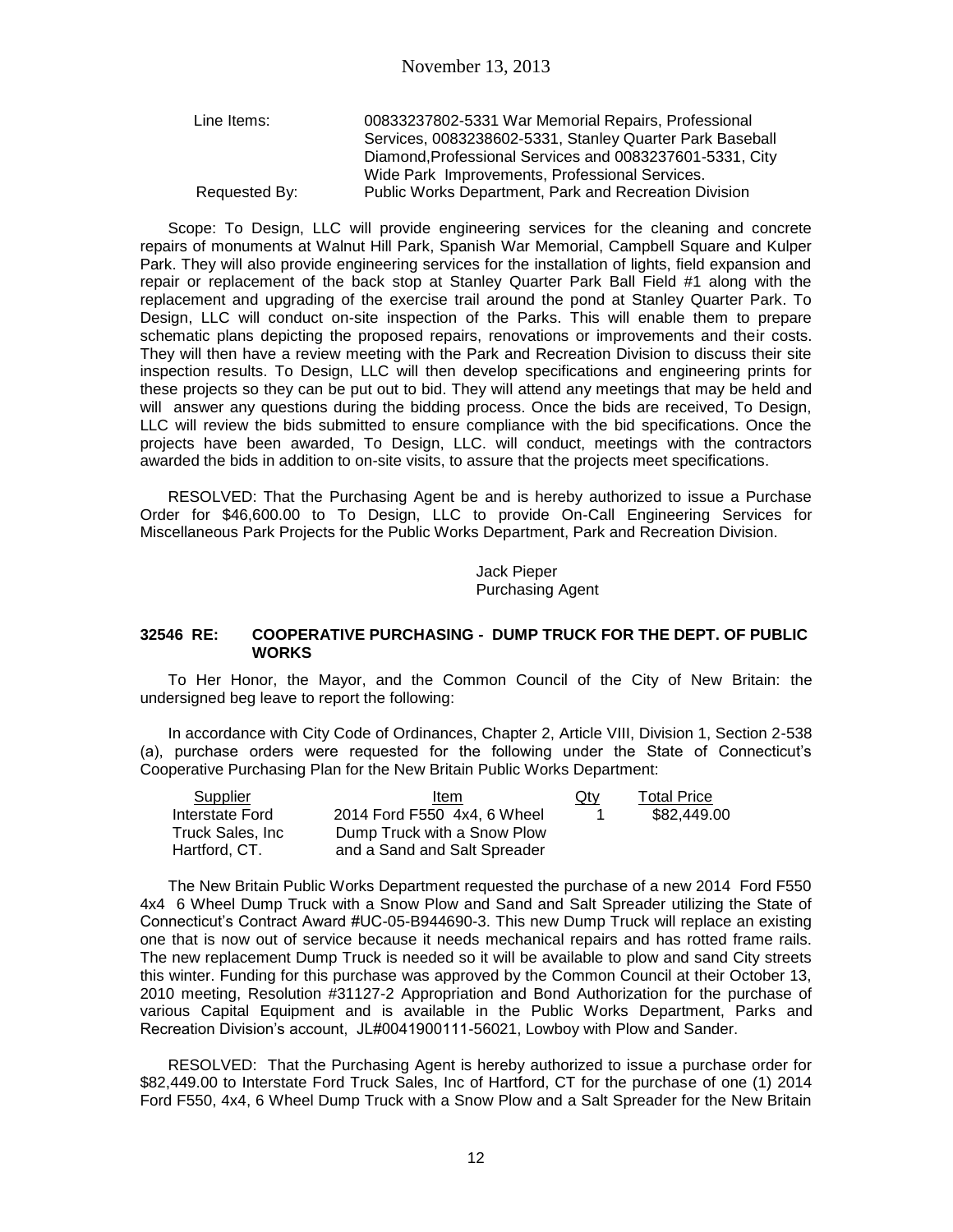Public Works Department, utilizing the State of Connecticut's Cooperative Purchasing Plan, Contract Award # UC-05-B944690-3.

> Jack Pieper Purchasing Agent

# **TAX COLLECTOR**

## **32547 RE: TAX ABATEMENTS, CORRECTIONS AND REFUNDS**

To Her Honor, the Mayor, and the Common Council of the City of New Britain: the undersigned beg leave to report the following:

The Collector of Taxes has referred a list of tax abatements, corrections and refunds. Acceptance and adoption is respectfully recommended.

> Cheryl S. Blogoslawski Tax Collector

# **REPORTS OF LEGISLATIVE COMMITTEES, BOARDS, COMMISSIONS AND DEPARTMENTS**

# **PURCHASING DEPARTMENT**

## **32545 RE: ON-CALL ENGINEERING SERVICES - WATER TREATMENT PLANT LIGHTING RETROFIT**

To Her Honor, the Mayor, and the Common Council of the City of New Britain: the undersigned beg leave to report the following:

The following on-call engineering project has been requisitioned following the award by the Common Council for on-call engineering contracts, Bid #3620, approved at its Regular Meeting of October 26, 2011.

| Project Name: | Water Treatment Plant Lighting Retrofit                           |
|---------------|-------------------------------------------------------------------|
| Vendor:       | CDM Smith                                                         |
| Amount:       | \$15,000,00                                                       |
| Line Items:   | 9303501100-5331 Water Capital Improvements, Professional Services |
| Requested By: | <b>Public Works Department, Utilities Division</b>                |

Scope: CDM Smith will conduct an energy evaluation study of the current lighting systems in the Ozone Injection Room of the Water Treatment Plant. The current lighting system consists of HPS fixtures which is not energy efficient. Conversion to LED fixtures in the Ozone Injection Room will result in electrical costs reductions for the Utilities Division with a payback to the City within four (4) years that includes incentives from Connecticut Light and Power. They will meet with the Utilities Division to discuss the evaluation study and conduct a site visit of the Ozone Injection Room to determine feasible and maintainable locations for the new fixtures to be installed. This will help CDM Smith to determine the total cost of the project. CDM Smith will then develop specifications and engineering prints so it can be put out to bid. They will attend any meetings that will be held and answer any questions the bidders may have regarding the Retrofit during the bidding process. Once the bids are received CDM Smith will review the bids submitted to ensure compliance with the bid specifications. Once the project has been awarded they will conduct meetings with the contractor awarded the bid in addition to on-site visits to assure the Retrofit meets specifications. This On-call Engineering Service was presented to the Water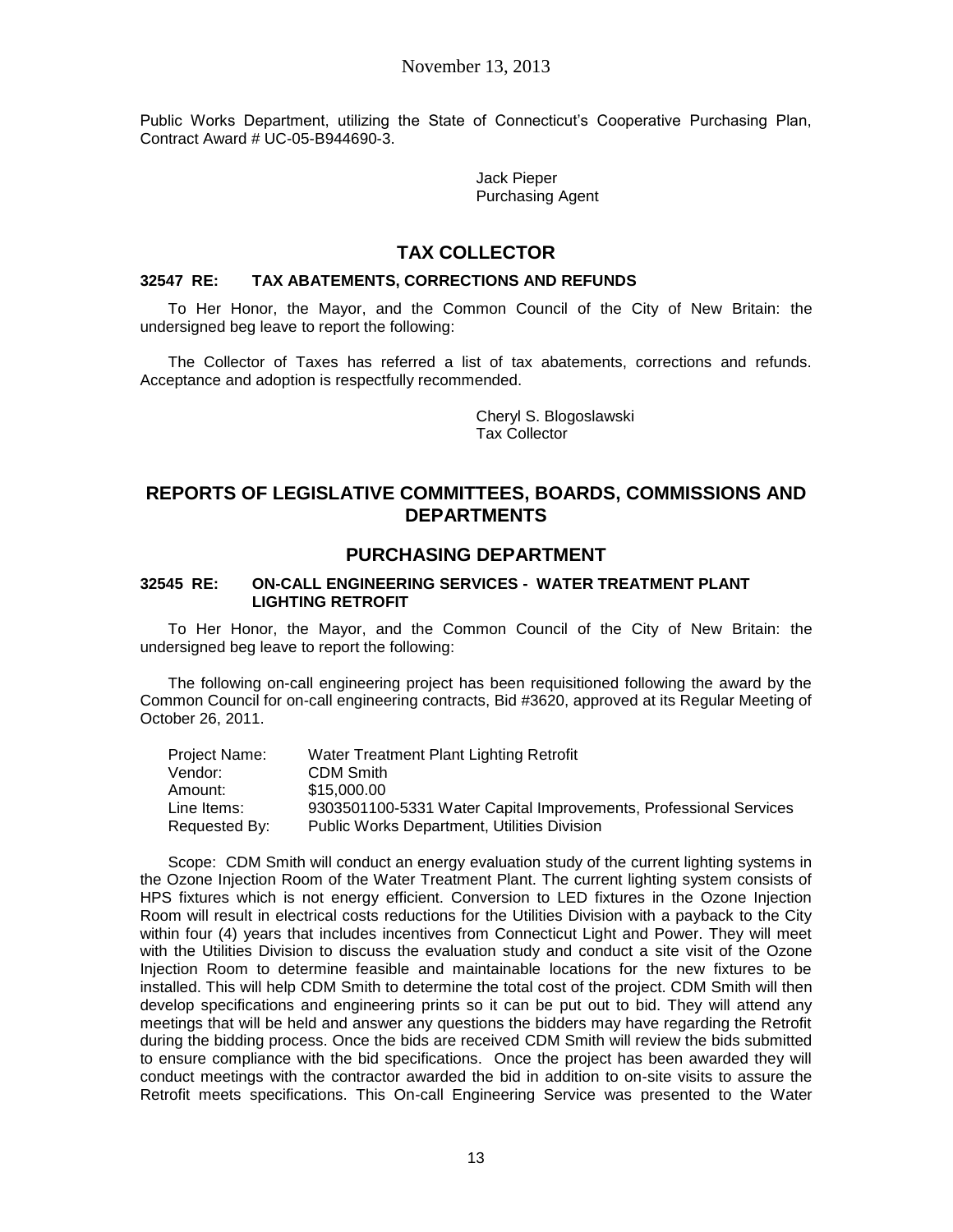Commission at their November 12, 2013 meeting. At this meeting they approved the Public Works Deputy Director's recommendation to hire CDM Smith to provide this On-call Engineering Service to the Utilities Division.

Resolved: That the Purchasing Agent is hereby authorized to issue a Purchase Order for \$15,000.00 to CDM Smith to provide On-call Engineering Services for the Retrofit of Lighting at the Water Treatment Plant, Ozone Injection Room, for the Public Works Department, Utilities Division.

> Jack Pieper Purchasing Agent

Ald. Smedley moved to accept and adopt, seconded by Ald. Giantonio. So voted. Approved November 15, 2013 by Mayor Erin E. Stewart.

# **NEW BUSINESS**

## **RESOLUTIONS**

#### **32548 RE: AUTHORIZING THE PURCHASING AGENT TO ENTER INTO A SOLE SOURCE PROCUREMENT FOR FIRE STATION ALERTING AMPLIFIERS, SPEAKERS AND CABLING**

To Her Honor, the Mayor, and the Common Council of the City of New Britain: The undersigned beg leave to recommend the adoption of the following:

Whereas, The New Britain Fire Department requires a fire station alerting system that meets national standards; and

Whereas, The national standard requires two separate means of alerting; and

Whereas, The PSTC has developed the two methods through a combination of a concatenated voice announcement system provided by Locution Systems of Golden, Colorado and the NB21 P25 Phase II radio system as provided by Motorola Solutions, Inc. of Schaumburg, Illinois; and

Whereas, Both systems use cabling, speakers and amplifiers that have existed in the fire stations for decades and are well past maturity and have proven unreliable; and

Whereas, The Mayor authorized an emergency procurement to conduct a pilot project installing new cabling, speakers, and amplifiers in Fire Station 1 at 253 Beaver Street; and

Whereas, The pilot system is improved and offers the redundancy required by the national standard; and

Whereas, The cost to complete the system in the remaining five fire stations is \$ 55,781.24; and

Whereas, Northeastern Communications, Inc. is the city's wireless communications technical resource and installation subcontractor for the radio and Locution systems and was the installer of the pilot system; and

Whereas, Contracting with Northeastern Communications, Inc. will assure the warranties on the totality of the equipment for Fire Station Alerting in the fire stations. Now, Therefore, Be It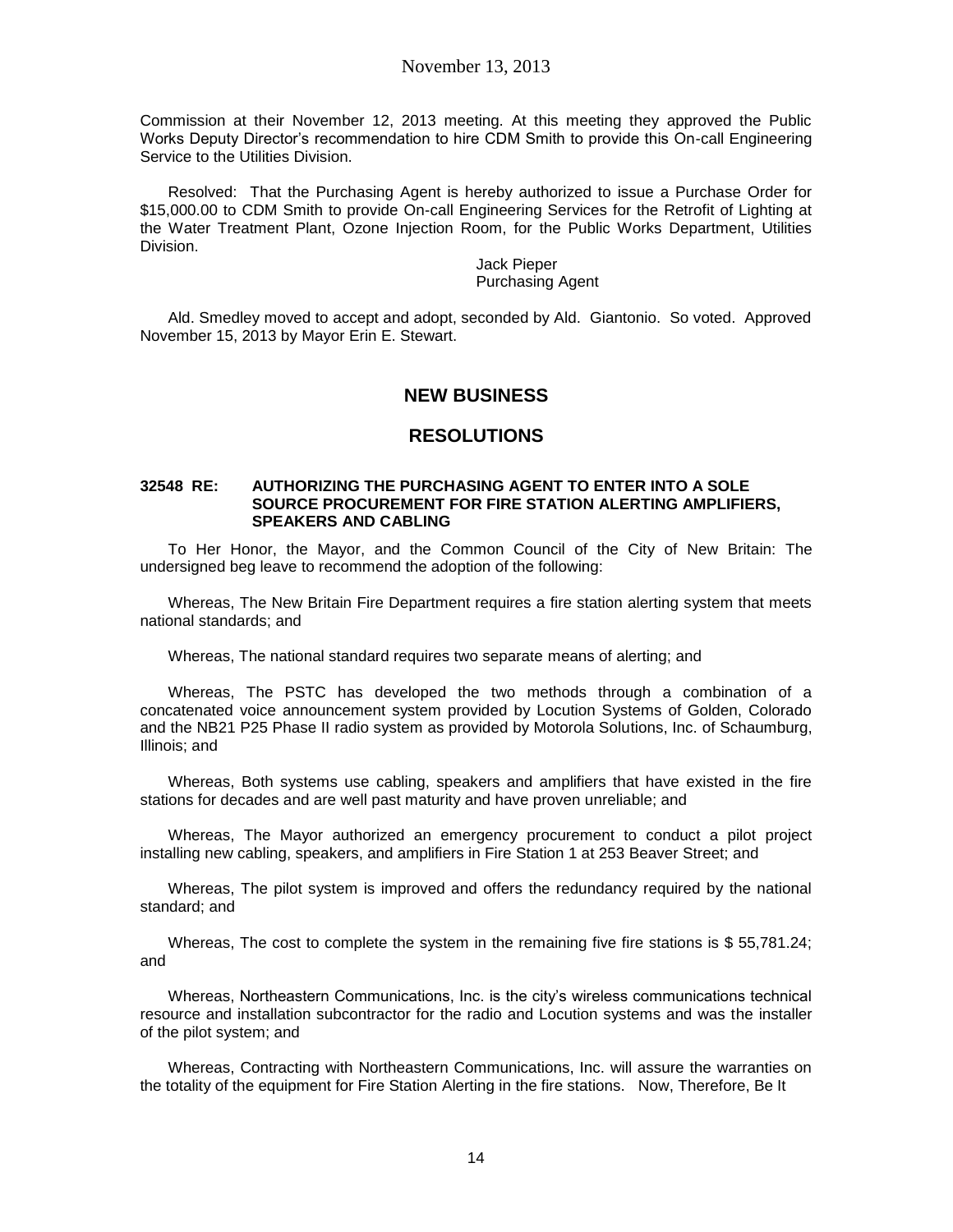Resolved, That the Purchasing Agent is hereby authorized to enter into a contract with Northeast Communications, Inc of Naugatuck, CT to provide cabling, speakers, doorbells, amplifiers and related items in order to fulfill the requirements of the national standard at a cost of \$55,781.24.

Resolved, That the funding for this procurement be charged to Account 0083175701-5740 (Radio System Bond \$50,000) and Public Safety Telecommunications Account 291213101-5352, \$5,781.24.

#### Alderwoman Suzanne Bielinski

Ald. Bielinski moved to accept and adopt, seconded by Ald. Trueworthy. So voted. Approved November 15, 2013 by Mayor Erin E. Stewart.

#### **32550 RE: SOLE SOURCE AUTHORIZATION FOR GEOGRAPHIC INFORMATION SYSTEM ASSISTANCE ASSOCIATED WITH THE HEARTBEAT PUBLIC SAFETY COMPUTER ASSISTED DISPATCH SYSTEM**

To Her Honor, the Mayor, and the Common Council of the City of New Britain: The undersigned beg leave to recommend the adoption of the following:

Whereas, The City operates a geographic information systems for all city departments and agencies; and

Whereas, There have been quality issues associated with some of these files that require correction and amendment in order to meet public safety system needs;

Whereas, The public safety computer assisted dispatch system was replaced in May 2013 with the HEARTBEAT application which requires better quality geographic information so as to more precisely define responses and provide for more detailed analysis; and

Whereas, All three public safety response agencies (police, fire, EMS) all require very precise geo data to properly provide services and the current GIS support is not providing it; and

Whereas, The City's GIS support contractor, Fuss and O'Neil, LLC, no longer provides GIS services and defaulted on their most recent obligation because of that decision; and

Whereas, Fuss and O'Neil, LLC recognized this obligation and waived all billing under their most recent scope of services. These funds will be applied to the activities of a successor GIS contractor, CAI Technologies, Inc of Littleton, New Hampshire.

Whereas, CAI Technologies is a premier GIS support provider in New England with over 350 municipalities under contract.

Whereas, The City does not have sufficient technical resources to provide these services. Now, Therefore, Be It

Resolved, That the Purchasing Agent is hereby authorized to enter into a contract with CAI Technologies, Inc of Littleton, New Hampshire to provide technical assistance to enable the geographic components of the HEARTBEAT computer assisted dispatch to operate with improved quality data at a cost not to exceed \$20,000; and be it further

Resolved, That the funding for this procurement be charged to Account 257-213101-5740 (\$15,000) and 291213101-5352 (\$15,000):

Alderwoman Suzanne Bielinski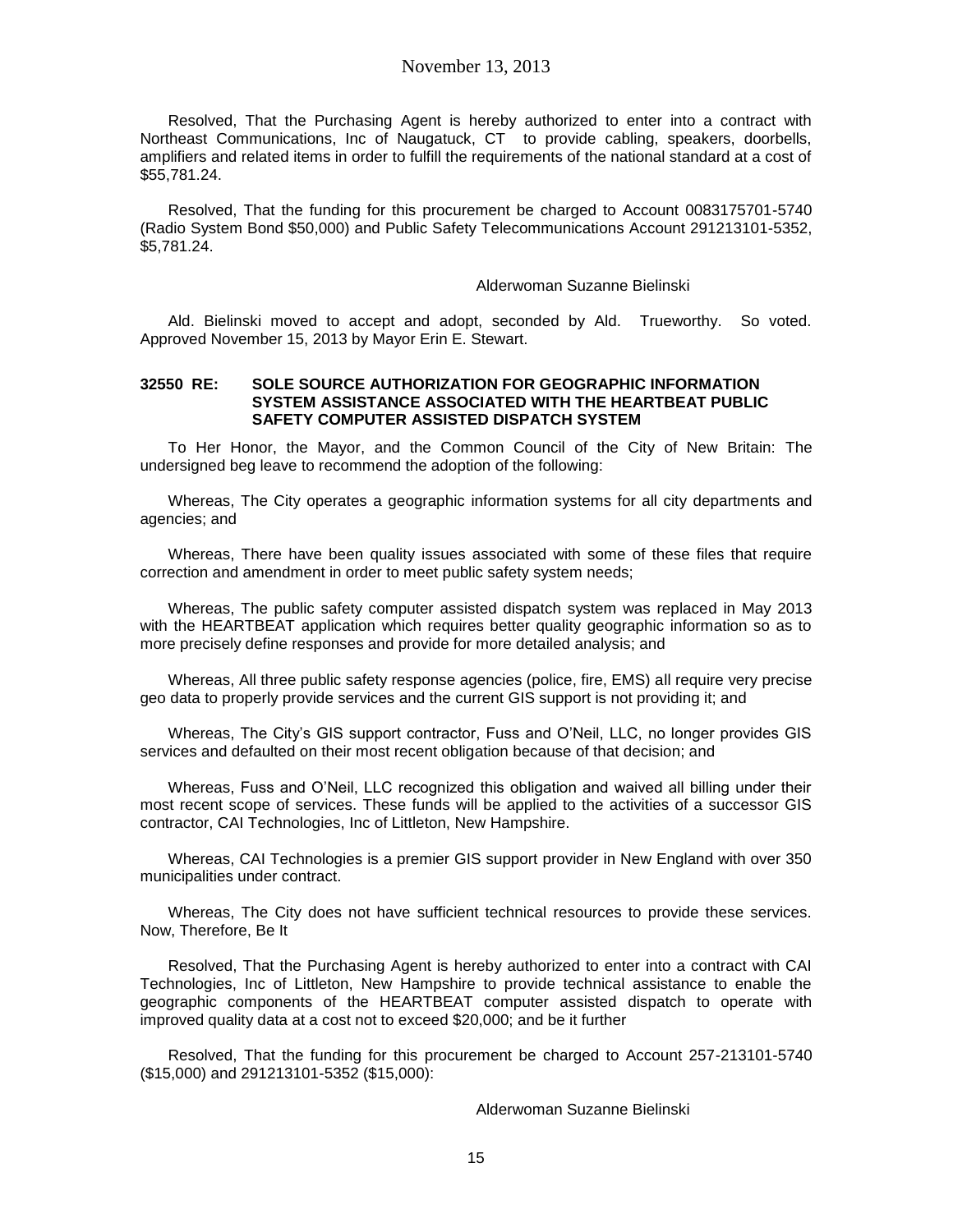Ald. Bielinski moved to accept and adopt, seconded by Ald. Pabon. So voted. Approved November 15, 2013 by Mayor Erin E. Stewart.

#### **32551 RE: AUTHORIZING THE PURCHASING AGENT TO ENTER INTO A SOLE SOURCE PROCUREMENT FOR THE ACQUISITION OF MINI-TABLET COMPUTERS AND ACCESSORIES FOR POLICE OFFICERS**

To Her Honor, the Mayor, and the Common Council of the City of New Britain: The undersigned beg leave to recommend the adoption of the following:

Whereas, The Public Safety Telecommunications Director applied for and received federal funding support from the U.S. Department of Justice for technological improvements including tablet computers; and

Whereas, The Capitol Region Council of Governments in conjunction with the cities of New Britain, Hartford and Bridgeport have been co-developing a new browser-based law enforcement records management system entitled, CT-CHIEF; and

Whereas, The CT-CHIEF application will be largely complete by the 1st calendar quarter of 2014; and

Whereas, The federal earmark expires on November 28, 2013; and

Whereas, The PSTC Director researched the marketplace and found that the Samsung Galaxy Note 8 represented the best price and value for functionality among mini-tablet computers and met federal information processing standard 140-2; and

Whereas, The best price was offered by BestBuy for Business at \$372.00 per unit and \$39.99 per unit for an Otter Box protective case; and

Whereas, The cost for 150 tablet systems with accessories and 20% spares (30 units) is \$72,958.50 with \$61,798.50 being paid by the federal earmark \$11,160.00 being paid from asset forfeiture funds from the Police Department. Now, Therefore, Be It

Resolved, That the Purchasing Agent is hereby authorized to enter into a contract with BestBuy for Business, 7601 Penn Avenue South, Richfield, MN 55422-3645 to provide the Samsung Galaxy Note 8 mini-tablets and accessories.

Alderwoman Suzanne Bielinski

Ald. Bielinski moved to accept and adopt, seconded by Ald. Pabon. So voted. Approved November 15, 2013 by Mayor Erin E. Stewart.

### **32552 RE: STATE OF CONNECTICUT DEPARTMENT OF EMERGENCY MANAGEMENT AND HOMELAND SECURITY**

To Her Honor, the Mayor, and the Common Council of the City of New Britain: the undersigned beg leave to recommend the adoption of the following:

WHEREAS, the Connecticut Department of Emergency Management and Homeland Security (DEMHS) is the designated recipient and State Administrative Agency (SAA) of the United States Department of Homeland Security for Federal Fiscal Year 2011 and 2012 State Homeland Security Grant Program (SHSGP), composed of the following programs: Metropolitan Medical Response System (MMRS); Citizen Corps Program (CCP), Urban Area Security Initiative (UASI) and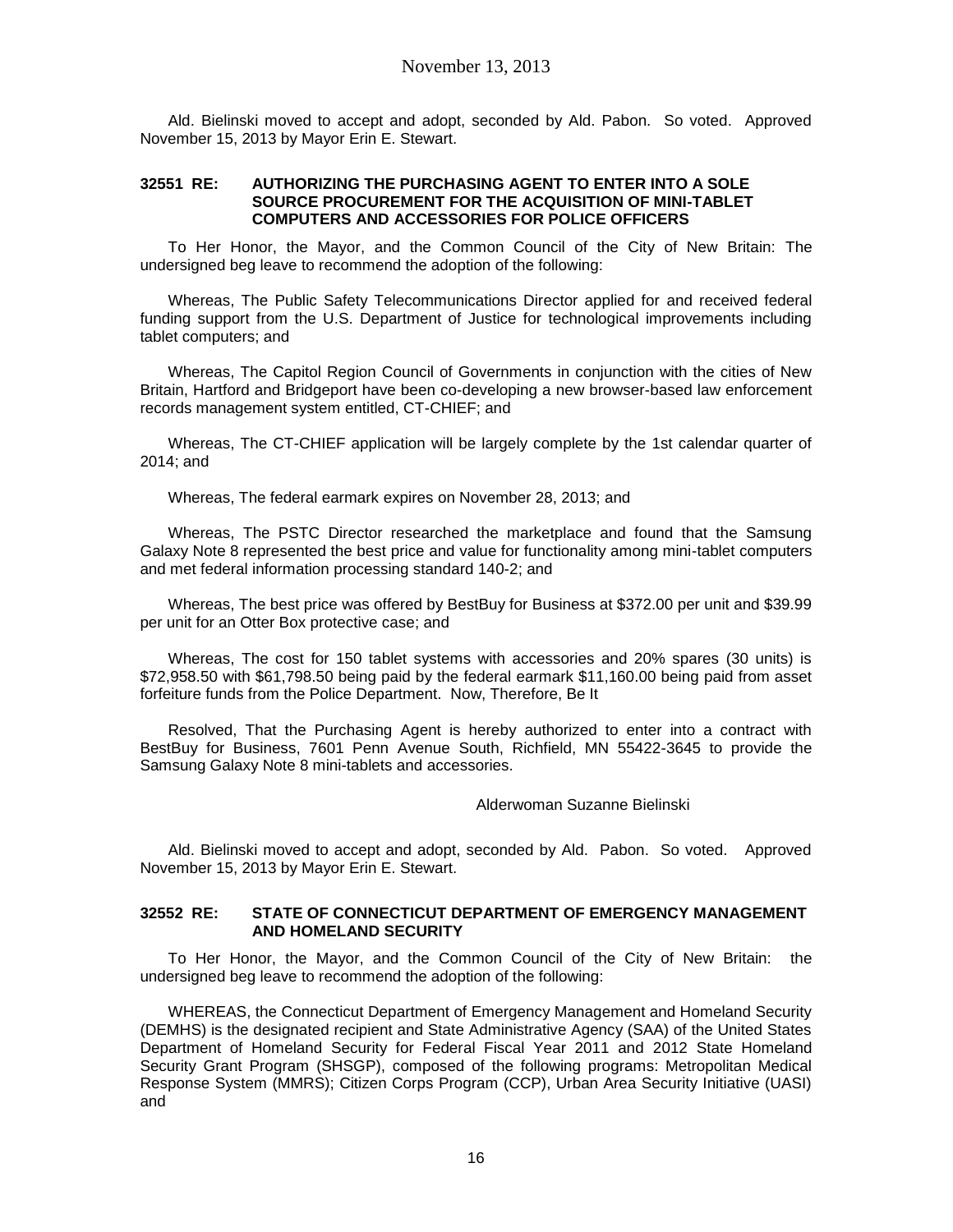WHEREAS, the Emergency Management and Homeland Security Coordinating Council has approved the allocation formula for grant funds available under such programs as the above programs,

WHEREAS, DEMHS is retaining pass-through funds from SHSGP Grant on behalf of local units of government, for the following six regional set-aside projects designed to benefit the state's municipalities:

- a. Expanded Regional Collaboration;
- b. Connecticut Intelligence/Fusion Center/Critical Infrastructure;
- c. CBRNE Detection/IED Attack Deterrence;
- d. Medical Preparation and Response;
- e. Public Outreach and Preparedness; and
- f. NIMS/ICS Training and Exercise and

WHEREAS, DEMHS – in coordination and cooperation with the municipalities located within DEMHS Region 3, including New Britain – has created, and established bylaws for the Region 3 Regional Emergency Planning Team (REPT), a multi-disciplinary, multi-jurisdictional regional group to facilitate planning and resource coordination within DEMHS Region 3 and

WHEREAS, the City of New Britain also agrees to allow CRCOG to provide financial and programmatic oversight of the Fiscal Year 2011 and 2012 regional allocation not included setaside projects and

WHEREAS, the Region 3 REPT has been established to foster regional collaboration and mutual aid through, among other things, collaborative plan development, resource sharing and coordination and

RESOLVED; that the City of New Britain Common Council may enter into with and deliver to the State of Connecticut Department of Emergency Management and Homeland Security any and all documents which it deems to be necessary or appropriate; and BE IT FURTHER

RESOLVED; that Erin Stewart, Mayor of the City of New Britain, is authorized and directed to execute and deliver any and all documents on behalf of the City of New Britain Common Council and to do and perform all acts and things which she deems to be necessary or appropriate to carry out the terms of such documents, including, but not limited to, executing and delivering all agreements and documents contemplated by such agreements.

> Alderwoman Suzanne Bielinski Alderwoman Eva Magnuszewski Alderman Roy Centeno

Ald. Bielinski moved to accept and adopt, seconded by Ald. Magnuszewski. So voted. Approved November 15, 2013 by Mayor Erin E. Stewart.

### **32553 RE: SIX APPOINTMENTS TO THE MATTABASSETT DISTRICT COMMISSION: WILLIAM P. CANDELORI, LOUIS G. AMODIO, JR., PAUL D. CATANZARO, ANGELO D'ALFONSO, JOHN P. VALENGAVICH, PETER CENTURELLI, JR.**

To Her Honor, the Mayor, and the Common Council of the City of New Britain: The undersigned beg leave to recommend the adoption of the following:

RESOLVED; that the following individuals be re-appointed to the Mattabassett District Commission as follows: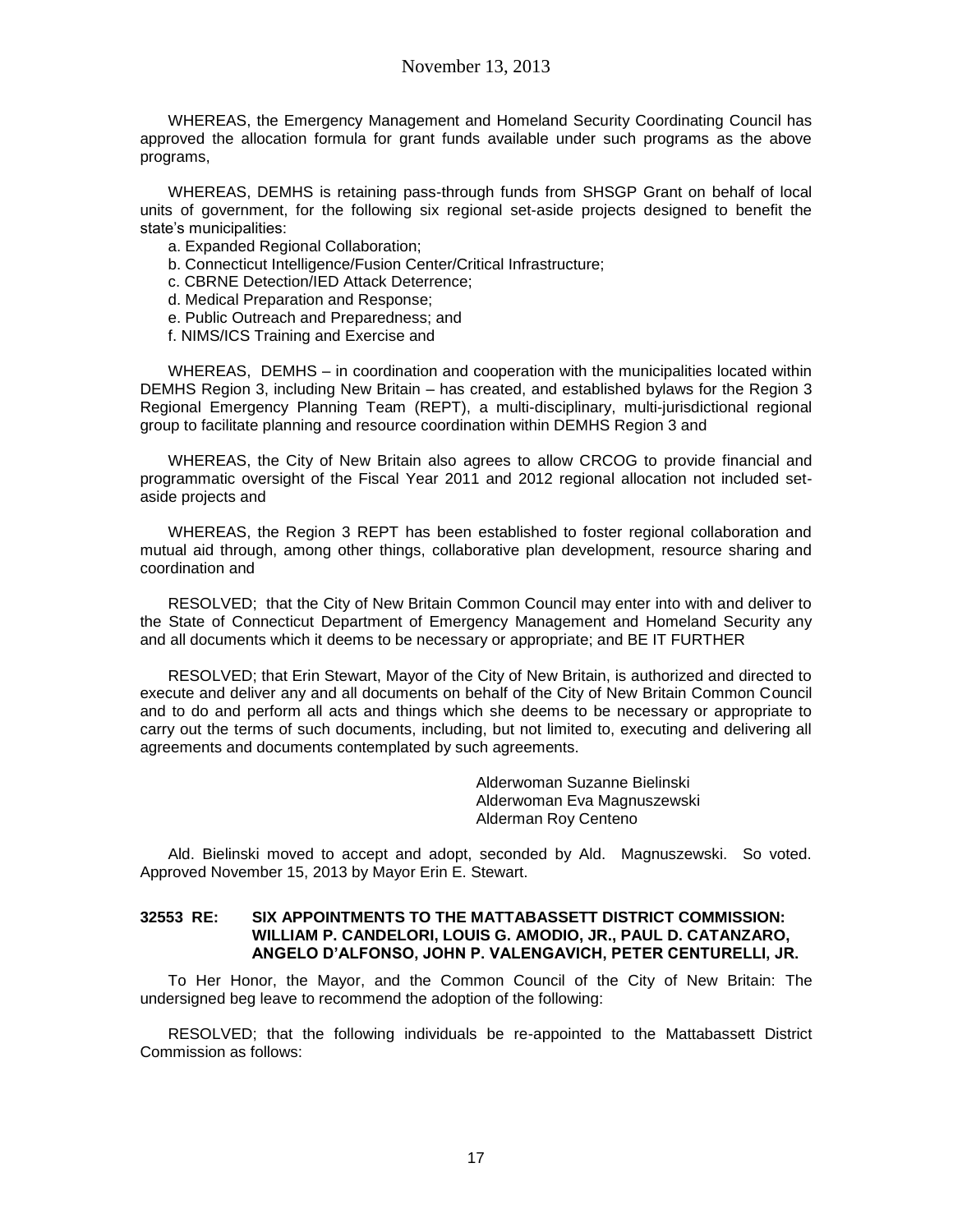| NAME                  | ADDR         |
|-----------------------|--------------|
| Villiam P. Candelori  | 25 Pierrem   |
| ouis G. Amodio, Jr.   | 500 Shuttle  |
| aul D. Catanzaro      | 250 Hillhurs |
| \ngelo D'Alfonso      | 16 Jones D   |
| ohn P. Valengavich    | 15 Parkmor   |
| 'eter Centurelli, Jr. | 81 Eastwic   |

 $\overline{\text{NAME}}$  address  $\overline{\text{IERM}}$ William P. Candelori 25 Pierremount Ave. 06053 11/1/12 – 10/31/15 Louis G. Amodio, Jr. 500 Shuttle Meadow Ave.06052 11/1/12 – 10/31/15 et Ave. 06053 11/1/12 – 10/31/15 Angelo D'Alfonso 16 Jones Dr. 06053 11/1/11 – 10/31/14 John P. Valengavich 15 Parkmore St. 06051 11/1/11 – 10/31/14 Peter Centurelli, Jr. 81 Eastwick Rd. 06053 11/1/13 – 10/31/16

> Alderman Michael Trueworthy Alderman Adam Platosz

Ald. Trueworthy moved to accept and adopt, seconded by Ald. Platosz. Ald. Pabon moved to amend by removing the name "Angelo D'Alfonso" and inserting the name "Lucian J. Pawlak", seconded by Ald. Giantonio. Roll call vote – 5 in favor, 10 opposed. IN FAVOR: Ald. Giantonio, Naples, Pabon, Salerno and Smedley. OPPOSED: Ald. Bielinski, Black, Carlozzi, Centeno, Collins, DeFronzo, Magnuszewski, Platosz, Sanchez and Trueworthy. AMENDMENT DEFEATED. ORIGINAL MOTION TO ACCEPT AND ADOPT CARRIED BY VOICE VOTE. Approved November 15, 2013 by Mayor Erin E. Stewart.

Ald. Trueworthy moved to accept and adopt 32554 – Approval of Agreement between the City of New Britain and Local 1186, seconded by Ald. Bielinski.

Ald. Collins recused herself due to a conflict of interest – she is represented by Local 1186.

Ald. Trueworthy moved the Council enter into Executive Session to discuss 32554 – 1186 Labor Contract, and they be accompanied by the Mayor, the Corporation Counsel, and the Personnel Director. Motion seconded by Ald. Bielinski. Roll call vote – all members present voted in favor. Executive Session began at 8:40 p.m.

The Council voted to return to order at 9:11 p.m. on motion of Ald. Trueworthy, seconded by Ald. Giantonio.

#### **32554 RE: APPROVAL OF AGREEMENT BETWEEN THE CITY OF NEW BRITAIN AND LOCAL1186**

To Her Honor, the Mayor, and the Common Council of the City of New Britain: the undersigned beg leave to recommend the adoption of the following:

WHEREAS, The City of New Britain and Local 1186 have concluded negotiations and reached a tentative agreement for a collective bargaining agreement covering the period July 1, 2012 to June 30, 2016; and

WHEREAS, Local 1186 members have ratified the tentative agreement; and

WHEREAS, Action is required by the Common Council of the City of New Britain in accordance with Ordinances of the City of New Britain and Connecticut General Statutes; now therefore be it

RESOLVED, That the proposed agreement between the City of New Britain and Local 1186 be and hereby is approved by the Common Council of the City of New Britain.

Ald. Trueworthy moved to table, seconded by Ald. Giantonio. So voted. RESOLUTION TABLED.